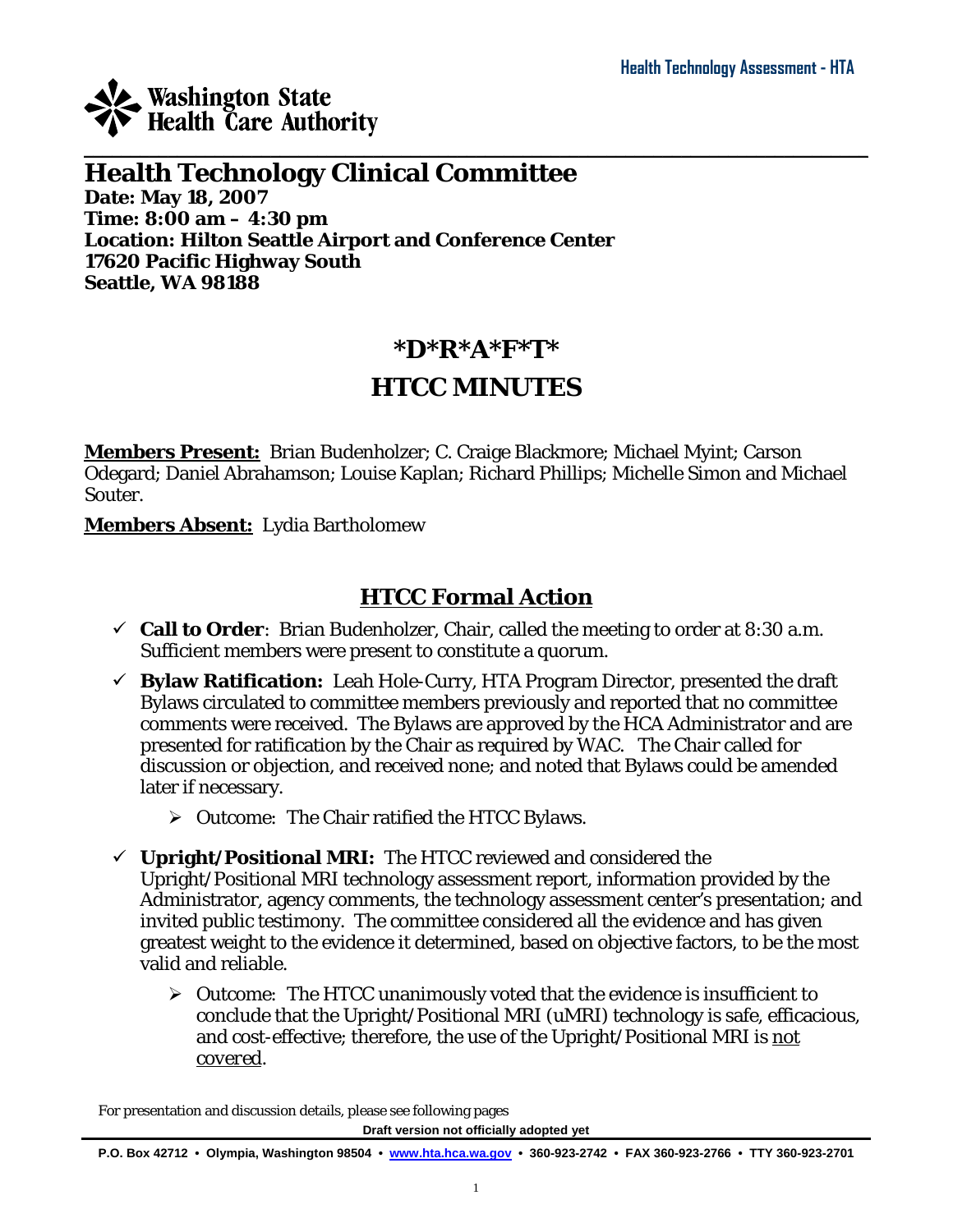#### $\_$  , and the set of the set of the set of the set of the set of the set of the set of the set of the set of the set of the set of the set of the set of the set of the set of the set of the set of the set of the set of th **HTCC MEETING TOPICS, PRESENTATION, DISCUSSION**

### **Agenda Item: Welcome & Introductions**

Brian Budenholzer, Committee Chair, and Leah Hole-Curry, HTA Program Director, opened the meeting with an overview of the agenda, meeting purpose and introductions.

- $\checkmark$  The Health Technology Clinical Committee (HTCC) met on May 18, 2007, to discuss the evidence of the Upright/Positional MRI health technology; hear the Technology Assessment Center's presentation and public comment; ratify the committee bylaws; and determine a coverage decision based on the evidence regarding the technology's safety, effectiveness and cost-effectiveness.
- $\checkmark$  The clinical committee meets and will hear public testimony, see presentation of report, and make coverage decision based on evidence. Clinical committee members make coverage determinations for five participating agencies. Their decision outlines whether benefit should be included as a covered benefit, and if so, the circumstances under which state agencies should reimburse. Coverage and reimbursement decision should be consistent with National Medicare Decisions and guidelines.
	- ¾ *Outcome:* Informational context was provided to the committee panel

### **Agenda Item: HTA Program Overview**

Leah Hole-Curry, HTA Program Director, presented an HTA program and process overview.

- $\checkmark$  HTA Program Background and purpose:
	- Governor Gregoire's 2006 five-point health strategy created the Health Technology Assessment (HTA) Program with the Health Care Authority (HCA). HTA contracts for reviews of evidence of "health technologies." Report used by an independent clinical committee (HTCC) of eleven practicing health care providers. Decisions apply to the Health Care Authority, Labor and Industries, and Department of Social and Health Services. The Department of Corrections and Veterans Affairs are voluntarily participating.
	- The purpose of the committee is to make coverage determinations for the participating agencies (Health Care Authority; Department of Social and Health Services; and Labor and Industries) based on a health technology assessment presented by Spectrum Research, Inc. that reviews the scientific evidence of the relative safety, efficacy, and cost; information from any special advisory groups; and their professional knowledge and expertise.
- $\checkmark$  HTA Product:
	- Achieve better health by paying for technologies that work. Maintain an open and transparent process; eliminate bias; promote consistency; and remain flexible by reviewing evidence regularly to ensure updated information is included.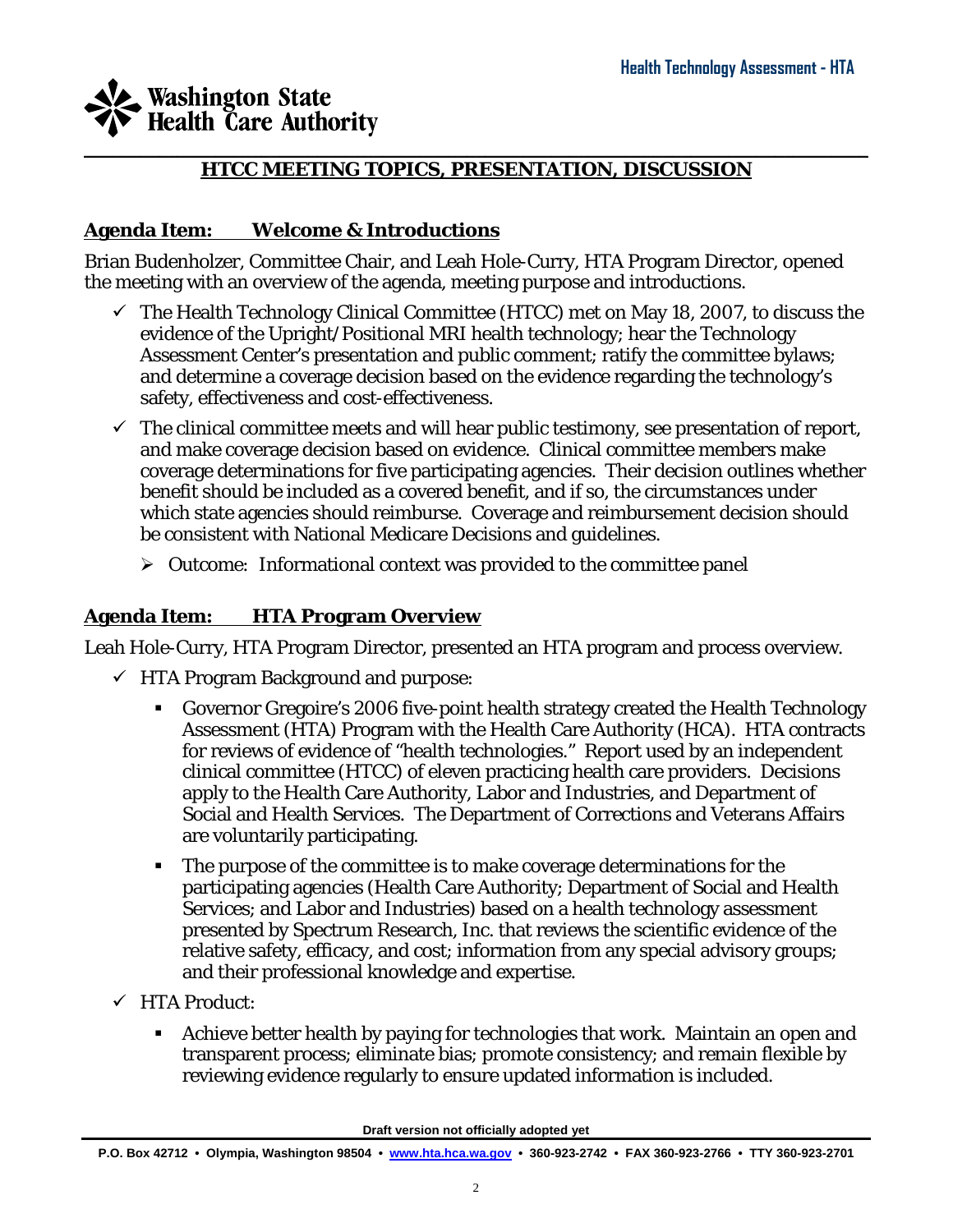- $\_$  , and the set of the set of the set of the set of the set of the set of the set of the set of the set of the set of the set of the set of the set of the set of the set of the set of the set of the set of the set of th Key focus questions: Is it safe and more effective? Is it equally effective, but safer? Is it equally effective and safe, but more cost effective?
	- o *Note:* Key questions posted on HTA website: <http://www.hta.hca.wa.gov/assessment/index.shtml>
	- $\checkmark$  Coverage Determination Process:
		- As defined in the WAC when making a coverage determination, committee members shall review and consider the health technology assessment. The committee may also consider other information it deems relevant, including other information provided by the administrator, reports and/or testimony from an advisory group, and submission or comments from the public.
			- $\circ$  HCA Administrator selects technology  $\rightarrow$  Vendor produce Technology Assessment Report  $\rightarrow$  Clinical committee makes coverage determination  $\rightarrow$ Agencies implement decision (unless statutory conflict).
		- The committee shall give the greatest weight to the evidence determined, based on objective factors, to be the most valid and reliable, considering the nature and source of the evidence, the empirical characteristic of the studies or trials upon which the evidence is based, and the consistency of the outcome with comparable studies. The committee may also consider additional evidentiary valuation factors such as recency (date of information); relevance (the applicability of the information to the key questions presented or participating agency programs and clients); and bias (presence of conflict of interest or political considerations).
			- ¾ *Outcome:* Informational context provided regarding HTA program, process overview and meeting purpose.

### **Agenda Item: Topic Selection and Introduction**

David Flum, M.D., HTA Clinical Consultant introduced the technology selection process and the uMRI topic.

- $\checkmark$  Technology Selection Process: The Administrator, in consultation with participating agencies and the committee, shall select the health technologies to be reviewed by the committee under RCW 70.14.110. Up to six technologies may be selected for review in the first year, and up to eight may be selected in the second year. In making the selection, priority shall be given to any technology for which: (a) There are concerns about its safety, efficacy, or cost-effectiveness, especially relative to existing alternatives, or significant variations in its use; (b) Actual or expected state expenditures are high, due to demand for the technology, its cost, or both; and (c) There is adequate evidence available to conduct the complete review.
	- **Primary Criteria** 
		- o Patient Harm or Safety Concerns
		- o Concerns about therapeutic efficacy or diagnostic accuracy and appropriateness of outcomes for patients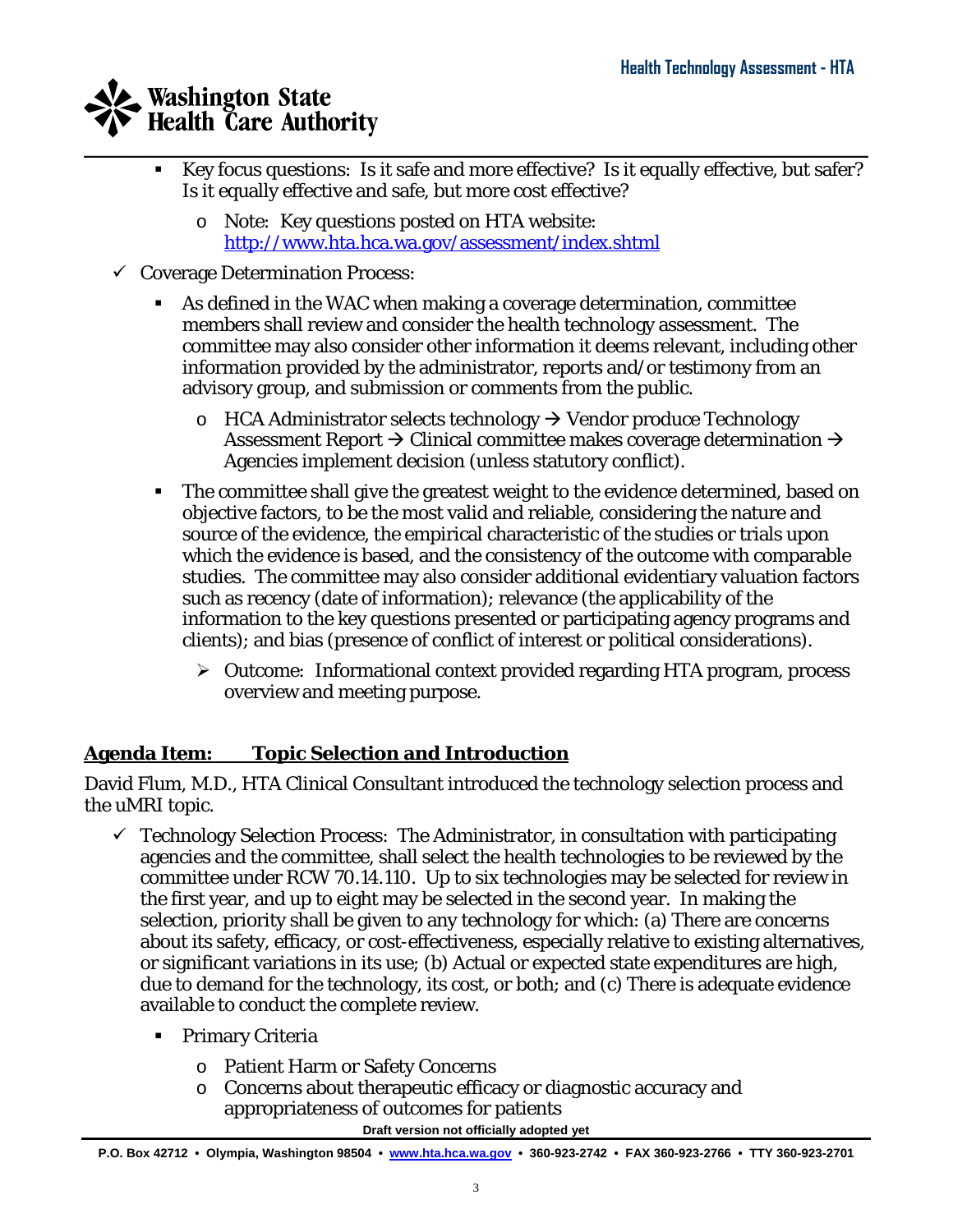

- o Cost impact for state purchasing agencies
- Secondary Criteria
	- o Number of persons affected
	- o Severity of condition
	- o Policy related urgency / diffusion concern
	- o Potential or observed variation in care
	- o Special populations or ethical concerns
- $\checkmark$  Upright and positional MRI (uMRI) is a magnetic resonance imaging test designed to be preformed with patients in weight bearing or different positions, (e.g. upright, sitting, standing, flexed or extended). Current alterative imaging tests used to diagnose spinal and other joint conditions are a regular MRI (lying down), Computerized Tomography (CT) myelogram, regular or flexion and extension radiographs (x-rays), and discography.

 $\_$  , and the set of the set of the set of the set of the set of the set of the set of the set of the set of the set of the set of the set of the set of the set of the set of the set of the set of the set of the set of th

- $\checkmark$  The potential advantage of a uMRI is that the weight bearing or positional images may capture additional findings. Also, the open MRI equipment may improve patient compliance by combating the claustrophobia of traditional MRI scanners and enhance patient comfort. Potential disadvantages are that weight bearing and different positions can cause patient pain and result in an inability to complete the test; and the magnet strength, which determines image quality, of a uMRI is lower (o.6T for uMRI compared to a standard MRI range of 1.0T to 3.0T).
	- ¾ *Outcome:* Informational context for technology under consideration.

### **Agenda Item: Technology Assessment Presentation**

Andrea Skelly, Director of Evidence Based Practice Division, of Spectrum Research Inc. presented a summary of the technology assessment report.

- $\checkmark$  The accuracy of a diagnostic test consists of two general components: the accuracy of classifying patients with respect to their disease status (validity), and the degree to which repeated measures yield the same results (reliability). Diagnostic tests should only be performed if it leads to the use of interventions that are likely to improve patient outcomes or it prevents the use of interventions that are not likely to improve outcomes.
- $\checkmark$  No systematic review and critique of evidence quality has been done for the Upright/Positional MRI (uMRI) used in the evaluation of the spine and extra-spinal joints.
	- This assessment included a systematic search of the published literature on the use of uMRI for spinal conditions as well as extra-spinal joint conditions. The primary aim of this assessment was to take an evidence-based approach to systematically review and analyze research evidence comparing the use of uMRI with currently available diagnostic tests for the following musculoskeletal conditions; degenerative spondylolisthesis, spinal or foramenal stenosis, radicular pain, non-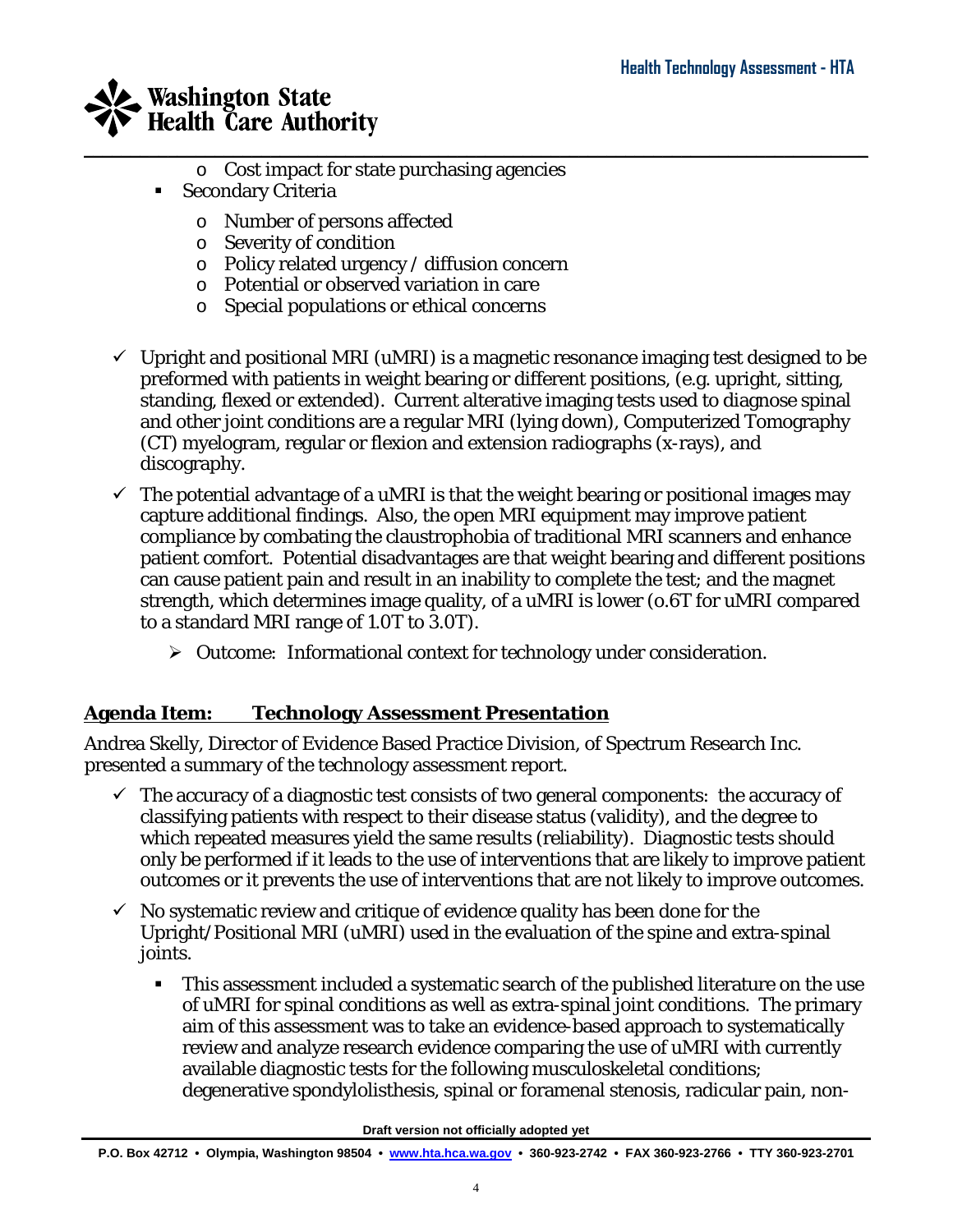$\_$  , and the set of the set of the set of the set of the set of the set of the set of the set of the set of the set of the set of the set of the set of the set of the set of the set of the set of the set of the set of th specific back pain and extra-spinal joint pain/function loss. Secondary aims were to critically summarize published formal economic or cost evaluations.

- $\checkmark$  Assessment of Overall Strength of Evidence
	- Standardized abstraction forms and guidelines were used to determine the Level of Evidence (LoE) for each study included in the technology assessment. LoE I studies represent the highest quality and LoE IV the lowest, based on factors considered most likely to induce bias. After the LoE for each individual study was assessed and the body of evidence for a given topic was evaluated, the overall strength of evidence for that topic was determined based on the quality of studies as well as consistency of effect estimates and the likely impact of additional research on the topic. A high SoE (i.e., SoE I) reflects a high level of confidence that estimates of relevant parameters are stable and unlikely to change with additional research where as a very low SoE (i.e., SoE IV) indicates that estimates are likely unstable and the effect of additional research on them is uncertain.
	- Based on systematic review of the literature, few studies ( $n=6$  of 136) met the inclusion criteria (based on the key questions) and quality of literature available to address the questions was poor. Significant methodological shortcomings that may bias study results were present in all of the included studies and included failure to include a broad spectrum of patients, verification bias and interpretation bias. Sample sizes were small and in general, protocols were not methodologically rigorous.
		- o There is limited evidence to suggest that uMRI provides similar diagnostic information compared with rMRI with respect to disc pathology and foraminal stenosis of the lumbar spine. The evidence for concordance between rMRI and uMRI is very low with respect to cervical disc herniation, lumbar nerve root compromise, and spondylolisthesis.
		- o The two studies included in the technology assessment comparing uMRI with another method for evaluation of extra-spinal conditions were somewhat stronger methodologically; however, both suffered from small sample sizes (<20 patients). There were no reliability studies evaluating extra-spinal joint conditions. No evidence is available either to suggest uMRI images are contributory towards the identification of Morton neuroma or shoulder instability compared with existing diagnostic tests.
		- o No studies validated the diagnostic ability of uMRI in the evalution of the hip, knee or ankle were found.
		- o There is no evidence that uMRI is reliable in detecting degenerative spondylolisthesis, lateral recess stenosis, radicular pain or non-specific spine pain.
		- o No published reports were found that address the diagnostic or therapeutic impact of uMRI on spinal or extra-spinal conditions overall or with respect to specific evaluation of acute or sub-acute/delayed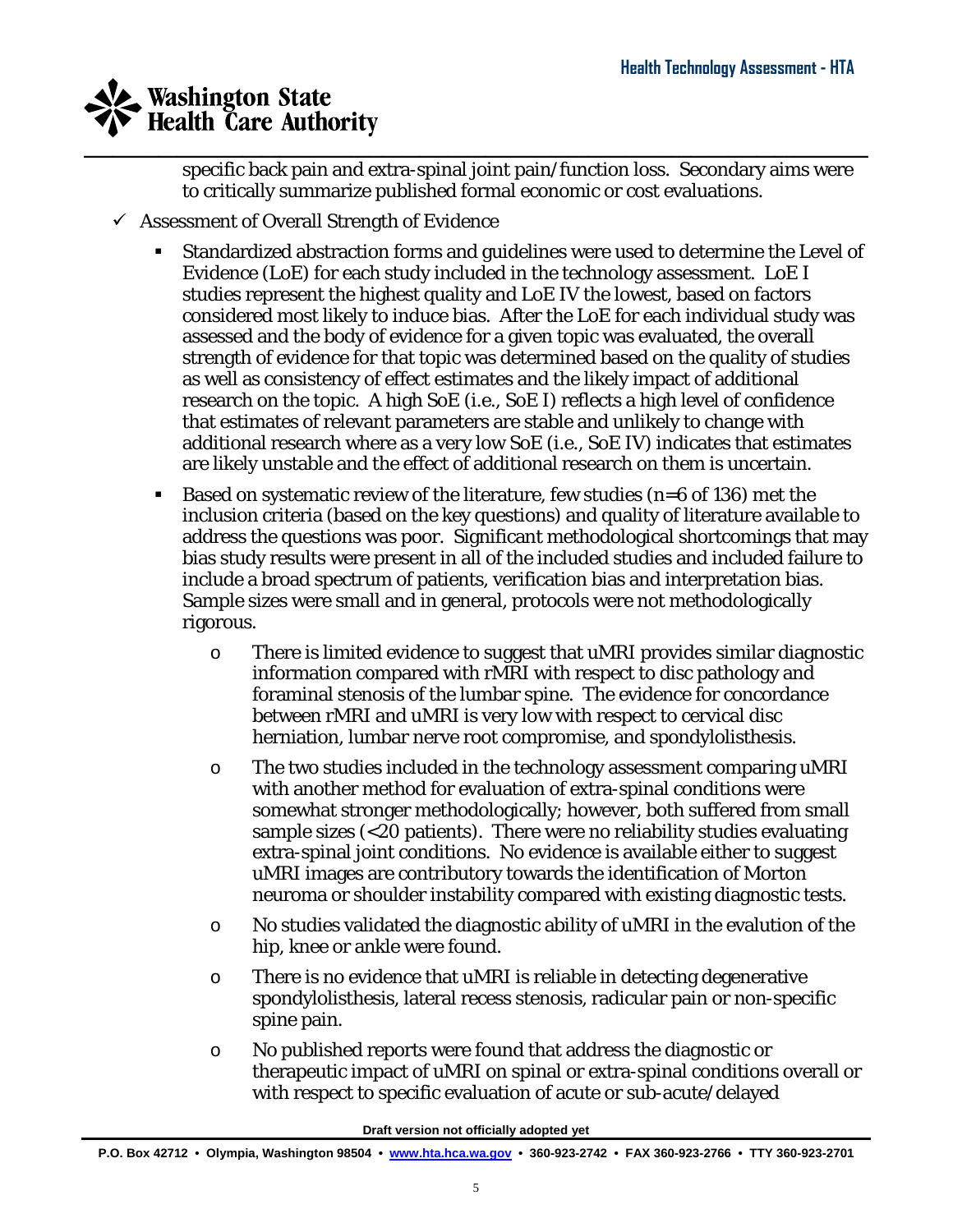

conditions. While several small studies describing changes in anatomy or additional finding with position or loading may point to the potential of uMRI to add meaningful diagnostic information that may impact diagnostic and therapeutic decision making, they do not provide sufficient evidence with respect to uMRI's ability to enhance patient outcomes.

### **Evidence-Based Summary and Conclusions**

- $\checkmark$  No studies which assessed the validity (diagnostic accuracy) of uMRI were found. This is the most significant limitation of the current literature since, without methodologically rigorous validation studies comparing uMRI to an appropriate "gold" or reference standard, characteristics which describe diagnostic accuracy, such as sensitivity, specificity and predictive values or likelihood ratios cannot be determined with any confidence. Furthermore, without a reasonably solid estimate of diagnostic accuracy, meaningful evaluation of the diagnostic and therapeutic impact of uMRI for various conditions or disease states may not be feasible.
- $\checkmark$  Well designed, adequately powered, methodologically rigorous validation (diagnostic accuracy) and reliability studies are needed in order to assess the clinical utility of uMRI for the evaluation of spinal and extra-spinal conditions. Studies designed to determine correlation between uMRI findings and patient symptoms and outcomes are needed.
	- ¾ *Outcome:* Information of evidence findings provided regarding the uMRI

### **Agenda Item: Public and Invited Comments**

No public members requested to make a public comment.

### **Agenda Item: HTCC Decision Tool**

Brian Budenholzer, Chair introduced the diagnostic decision worksheet to be used by the committee in evaluating the evidence of the technologies' safety, efficacy, and cost effectiveness. The tool was a combination of efforts based on staff, committee input and Dr. Budenholzer's research. Committee members agreed that this worksheet would be of assistance to them in their discussion and evaluation of the technology.

### **Agenda Item: HTCC Upright/Positional MRI Technology Discussion**

Brian Budenholzer, Committee Chair, led discussion of the evidence related to the safety, efficacy, and cost effectiveness of the uMRI.

 $\checkmark$  The HTCC reviewed and considered the Upright/Positional MRI technology assessment report, information provided by the Administrator, agency comments, the technology assessment center's presentation; and invited public testimony. The committee considered all the evidence and has given greatest weight to the evidence it determined, based on objective factors, to be the most valid and reliable.